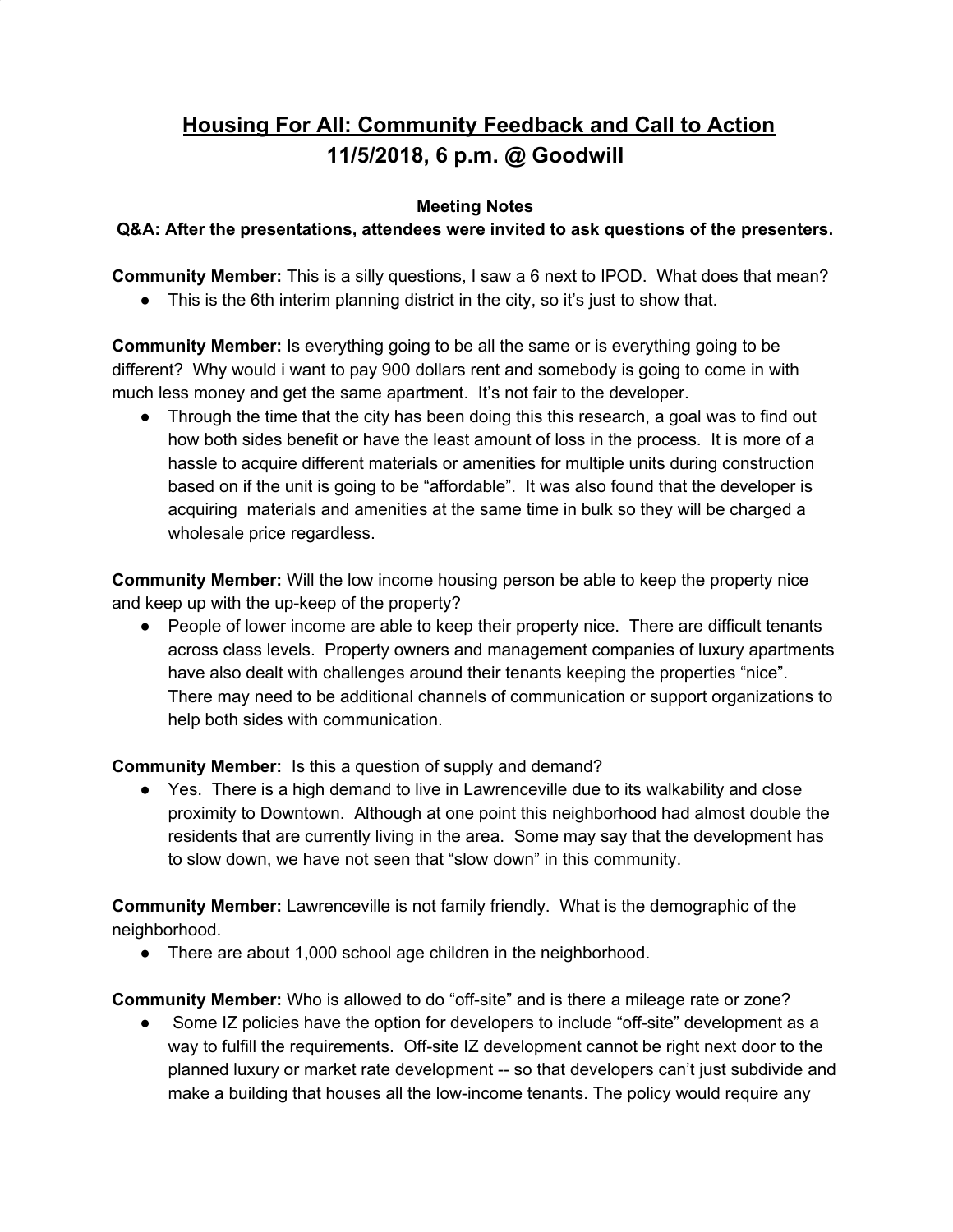off-site development to be within a  $\frac{1}{4}$  of a mile of where the developer is happening. This would help ensure that it stays in the neighborhood.

## **Community Member:** Why the off-site option?

● Flexibility is usually important to any IZ policy and it may help prevent legal challenges. There are also strategic reasons for why off-site development might be beneficial to the community. It could allow for partnerships. For instance, if a non-profit developer like ACTION-Housing were doing an affordable housing project nearby, it may make sense for the private developer to put the units there, as there may be supportive services and other things that ACTION is providing in that building that would benefit the tenants.

**Community Member:** Could there be tiers for certain amount of units or a certain zone?

• Yes, you can create tiers or levels for developers based on how many units they would include for an IZ. For instance, some of the units could be for 50% AMI and some of the units could be higher. Other municipalities do that.

**Community Member:** Could the return of Section 8 Vouchers be included in any IZ policy push?

● The Inclusionary Zoning Exploratory Committee recommended requiring developers to accept Section 8 Vouchers for the inclusionary units that are created. However, there's already City "Source of Income" legislation that would achieve the same purpose and that's making its way through a legal challenge in the courts. So if it doesn't get struck down that would apply to IZ units. Including it in the IZ legislation may just expose it to more legal risk. Section 8 housing and the opportunity to mandate it may more aptly be connected to [LERTA](https://www.ura.org/pages/real-estate-tax-abatement-programs) legislation. The wise move is to position it alongside so that it kicks in once a development begins to acquire tax credits. Tax credits are an optional necessity when large scale development happens. So we doubt that developers would pass up the tax credits even if there was some tool of affordability attached.

**Community Member:** Will future phases of Arsenal 201 be subject to IZ policy? Has the second phase been approved?

● That is a question of timing or what they are proposing to build and when this legislation goes into effect. The second phase has not been approved by the city. Initially they wanted to create 625 units and maybe the softening of the market in Lawrenceville forces them to change their plan.

**Community Member:** Of all these units, what percentage are 2-3 bedrooms?

• Most of the projects that are covered under the threshold of this IZ policy are micro, 1 BR, and studio apartments, so that's definitely something we've been trying to work on, is how to create multi-bedroom affordable units because families have experienced a lot of the displacement in the neighborhood. The Lawrenceville Community Land Trust is a tool to support families because they've all been 2-3 bedrooms.